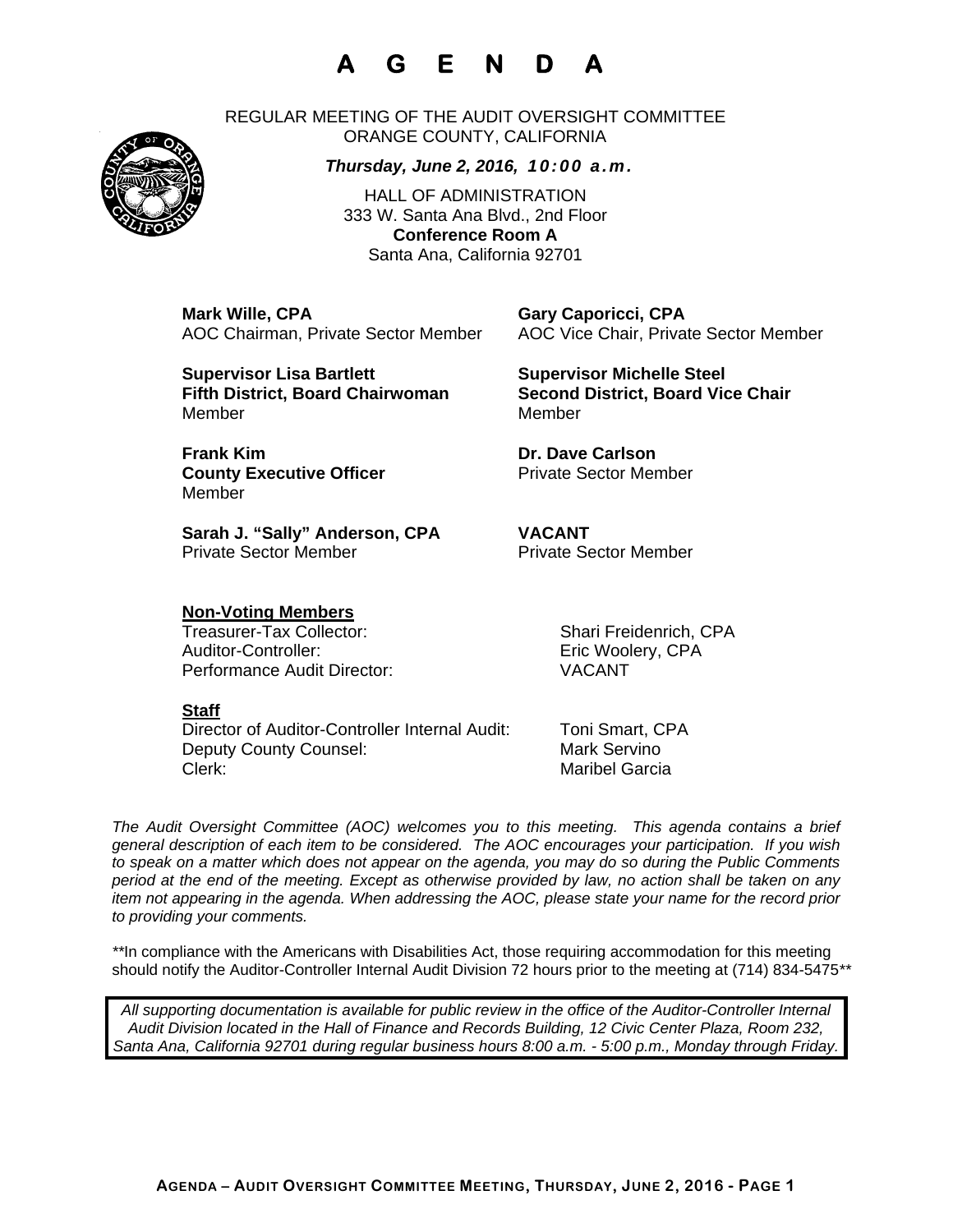## **A G E N D A**

 REGULAR MEETING OF THE AUDIT OVERSIGHT COMMITTEE ORANGE COUNTY, CALIFORNIA

### **10:00 A.M.**

| 1.  | <b>Roll Call</b>                                                                                                                                                                                     | Speaker<br>AOC Chairman,<br>Mark Wille, CPA                                                    |
|-----|------------------------------------------------------------------------------------------------------------------------------------------------------------------------------------------------------|------------------------------------------------------------------------------------------------|
| 2.  | Approve Audit Oversight Committee regular meeting minutes of<br>February 25, 2016                                                                                                                    | AOC Chairman,<br>Mark Wille, CPA                                                               |
| 3.  | Receive and file 2015 Single Audit Report and 2015 Management<br>Letter, and an overview of the upcoming accounting and compliance<br>standards, from the External Auditors, Macias Gini & O'Connell | Macias Gini & O'Connell<br>Linda Hurley, CPA, Partner                                          |
| 4.  | Discuss Audit Oversight Committee Governance and Appointments                                                                                                                                        | AOC Chairman,<br>Mark Wille, CPA                                                               |
| 5.  | Approve Audit Oversight Committee Bylaws                                                                                                                                                             | AOC Vice Chairman,<br>Gary Caporicci, CPA                                                      |
| 6.  | Approve Auditor-Controller Internal Audit Division's Charter                                                                                                                                         | Toni Smart, CPA<br>Auditor-Controller<br><b>Internal Audit Director</b>                        |
| 7.  | Receive Oral Report on Auditor-Controller Internal Audit Division's<br>Independence                                                                                                                  | Toni Smart, CPA<br><b>Auditor-Controller</b><br><b>Internal Audit Director</b>                 |
| 8.  | Nominate and appoint Chair and Vice Chair for the 2016 Audit<br><b>Oversight Committee</b>                                                                                                           | AOC Chairman,<br>Mark Wille, CPA                                                               |
| 9.  | Receive Oral Communication on the Renewal of the All Funds Audit<br>Contract (Macias Gini & O'Connell LLP) for fiscal years 2015-16 and<br>2016-17                                                   | Claire Moynihan, Director<br><b>Auditor-Controller Central</b><br><b>Accounting Operations</b> |
| 10. | Receive Oral report from Health Care Agency on HCA's Annual<br>Compliance Plan                                                                                                                       | Chi Rajalingam, PH.D., CHC<br><b>Health Care Agency</b><br>Chief Compliance Officer            |

11. Approve the Auditor-Controller Internal Audit Division's FY 2016-17 Annual Audit Plan and Risk Assessment

*Toni Smart, CPA Auditor-Controller Internal Audit Director*